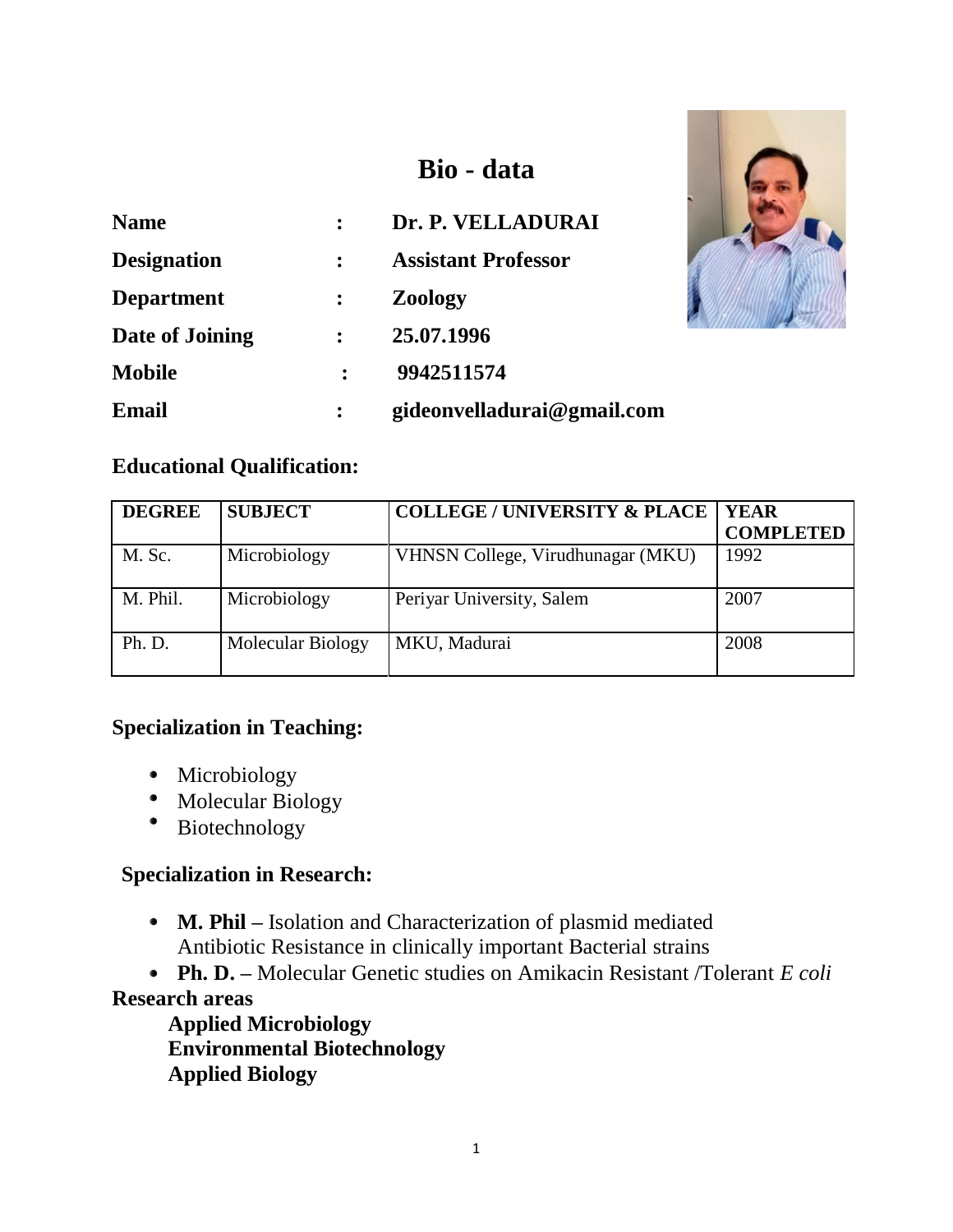# **Work Experience in Other institutions:**

| <b>Designation</b>                        | <b>Institution</b> / Company                                         | Year - From (month/year) |
|-------------------------------------------|----------------------------------------------------------------------|--------------------------|
|                                           |                                                                      | To (month/year)          |
| <b>Medical Representative</b>             | <b>Chemech Laboratories</b>                                          |                          |
|                                           | Chennai (Division of Ranbaxy)                                        | $92$ Apr $-94$ Apr       |
| <b>Associate Research Officer</b>         | <b>CMC</b> Medical College                                           |                          |
|                                           | Hospital, Vellore                                                    | 16.5.94-29.06.94         |
| Lecturer and Head<br>Dept of Microbiology | J.J College, Pudukkottai                                             | $1.07.94 - 29.12.94$     |
| Lecturer<br>Dept of Microbiology          | PGP College of Arts & Science $\beta$ 0.12.94 - 2.7.1995<br>Namakkal |                          |
| Lecturer<br>Dept of Microbiology          | MGR College, Hosur                                                   | 30.7.95 -16.12.95        |
| Microbiologist                            | Meenakshi Mission Hospital<br>& Research Centre, Madurai             | $17.12.95 - 24.07.96$    |

### **Total Teaching Experience : 28 years**

| Other colleges                      | 2 Years                |
|-------------------------------------|------------------------|
| The American College                | 26 Years               |
| Dissertation works at UG level      | 38 Students            |
| Dissertation works at PG level      | 30 Students            |
| Dissertation works at M.Phil. level | 4 Students (Completed) |
| Guiding for Ph.D., Thesis works     | 2 Students (Ongoing)   |

# **Administrative /Academic Position/s (held / currently holding):**

| Positions held / currently holding          | Year - From (month/year) To<br>month/year) |
|---------------------------------------------|--------------------------------------------|
| <b>Coordinator</b>                          |                                            |
| <b>PG Immunology and Microbiology</b>       | $15.9.2008 - 24.08.2009$                   |
| <b>Director</b>                             |                                            |
| <b>PG</b> Immunology and Microbiology       | $16.01.2011 - April 2012$                  |
| <b>Coordinator</b>                          |                                            |
| Department of Medical Laboratory Technology | $2014 - 2021$ September                    |
| American College-Community College          |                                            |
| B.Voc. & M.Voc.                             | 2020-2021                                  |
|                                             |                                            |

# **Membership in Professional Bodies:**

- 1. Life member in Indian society of criminology
- 2. Annual member in association of microbiologist in India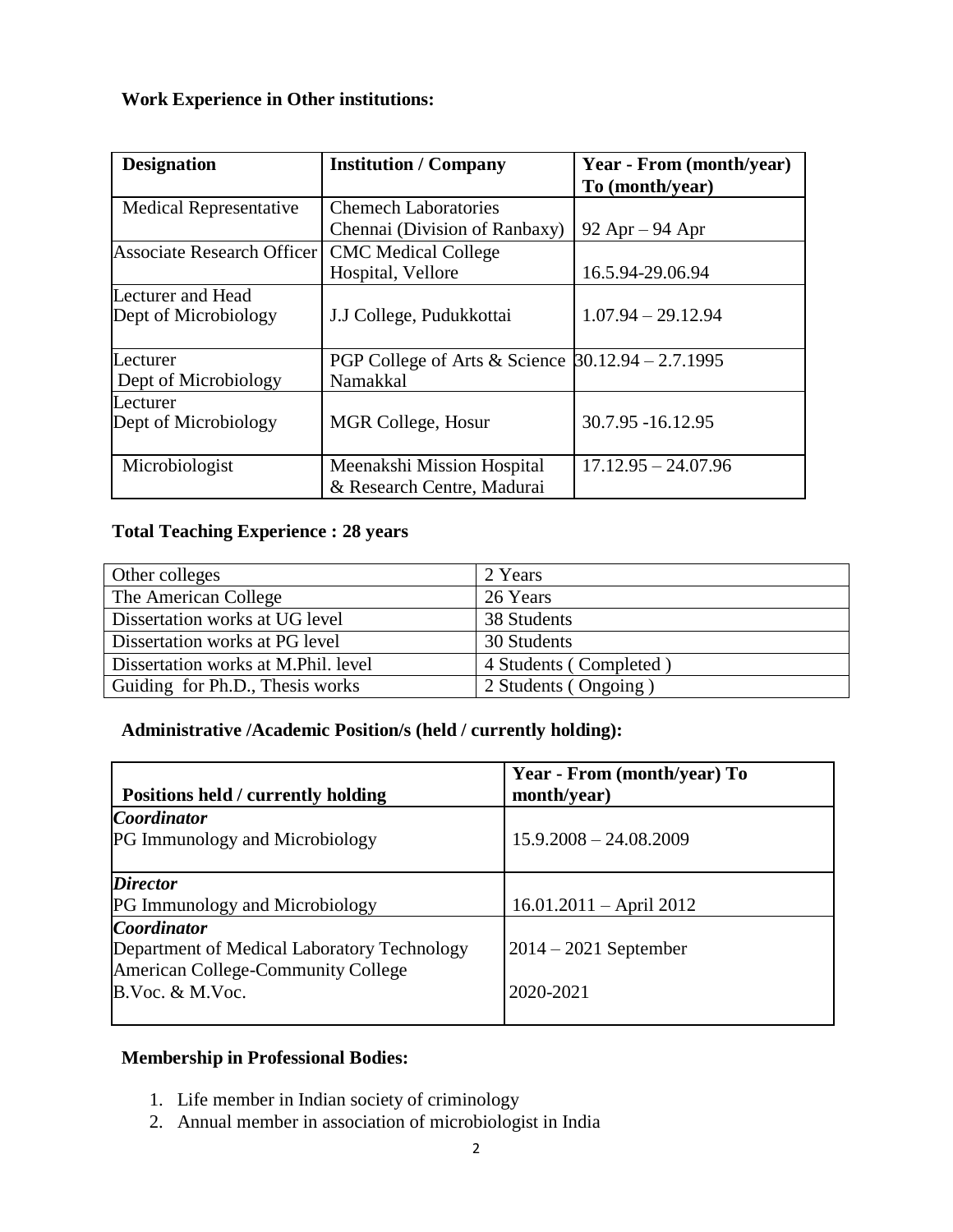- 3. Member in Board of studies UG.PG Biotechnology MKU, Madurai
- 4. Member in Board studies UG, PG, M. Phil. Microbiology at SFR College, Sivakasi

#### **Research papers published:**

**1.** Published a Review article as a Second author entitled " Poultry- An Uprising and Smart growing field ideal for rural: An overview " in International Journal of Engineering Applied Sciences and Technology, 2020 Vol.5, Issue 5, ISSN no. 2455-2143

#### **Conference / Seminar Presentations:**

National Conferences  $-20$ ; International conferences  $-5$ 

- 1. Presented a paper National Seminar on Recent Advances in Plant Biotechnology at Virudhunagar on 26&27 March 97
- 2. Presented a paper at 39<sup>th</sup> Annual Conference, Mangalore of microbiologist & India Dec, 5, 1998
- 3. 5 papers presented at Aqua-terr, MKU, Feb 28 from 2003-2008
- 4. Presented a paper on symposium at American College 28-30 Jan 1999
- 5. Two papers presented at National Conference, American College, 28 Dec 1999.
- 6. Oral presentation at the IQAC National conference held at the American College on Feb 21-22, 2017.

#### **Lectures / Talks given:**

- 1. Resource person for two days workshop on "Gene Transfer Techniques" Dhanalakshmi Srinivasan College of Arts and science for women, Perambalur during 29 & 30 July 2006
- 2. Teaching Assistant for conducting experiments at Refresher Course in Molecular Genetics at Dept. of Molecular Biology, MKU, Madurai during Jan 27-Feb 10 2003
- 3. Organizing secretary, one day State Level Seminar on Biotechnology at PG Dept. of Immunology & Microbiology, The American College on  $17^{th}$  Feb 2012 funded by Tamil Nadu State Council for Science & Technology.
- 4. Resource person @ UGC sponsored National Conference held in Scott Christian College, Nagercoil.
- 5. Resource person on National Science Day at GTN College, Dindigul.
- 6. Consultant in various hospitals, Research Institutions, Medical labs, Amway, Aavin centres etc.

#### **Awards / Fellowships:**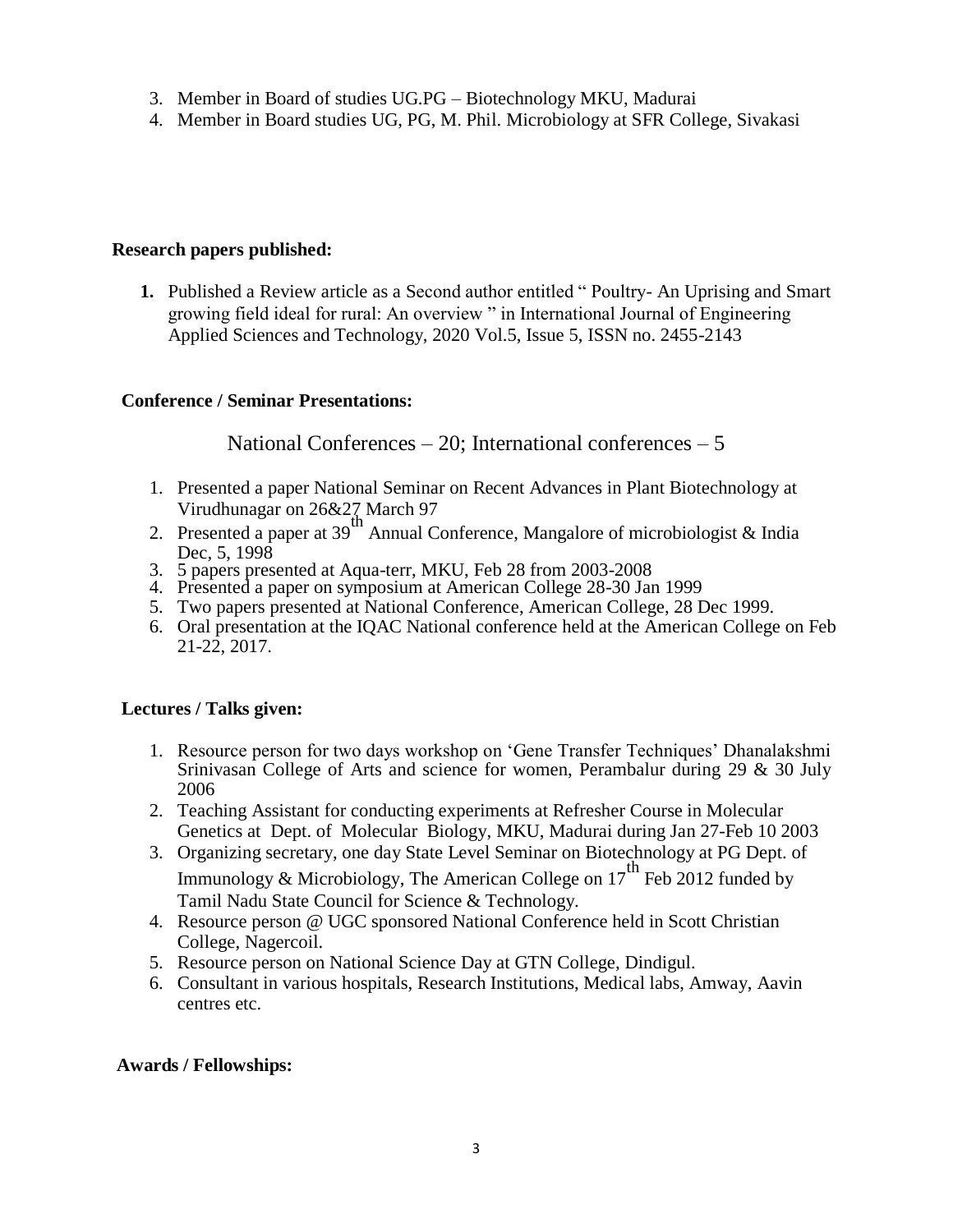- 1. 28.9.2005 7.12.2005 Leave Grant for completing Ph.D. Thesis work from **UBCHEA** (The American College)
- 2. 27.11.2006 27.02.2007. Three months leave grant from The American College for Completing Ph.D. Thesis
- 3. Rs. 7000/- Financial Grant from state council for Science and Technology for one day seminar  $17^{\text{th}}$  Feb 2012

#### **Orientation / Refresher Courses (UGC-HRDC)**

- 1. Orientation in Zoology at M.K. University, Madurai during the year 2014.
- 2. Refresher Course in Zoology at M.K. University, Madurai during year 2016.
- 3. Refresher Course in Life Sciences at M.K. University, Madurai during the year 2018.
- 4. Attended certificate course on Counseling and Psychotherapy between may  $18<sup>th</sup>$  and June  $5<sup>th</sup>$ Organized by Anugraha Dindigul.
- 5. Participated in the course on " Millennial Generation Psychology " in accordance with the standards of Anugraha institute of counselling, psychotherapy & Research from 15-19 June 2020.
- 6. Completed Online two week inter disciplinary refresher course / FDP on " Managing Online classes & Co-creating MOOCS 6.0" through online , organized by Teaching Learning Centre, Ramanujan College, University of Delhi under the aegis of Ministry of Education from 05-19 July 2021 and obtained Grade A.
- 7. Completed Online two week inter disciplinary refresher course / FDP on " Research Methodology " through online , organized by Teaching Learning Centre, Ramanujan College, University of Delhi under the aegis of Ministry of Education from 20 July -03 August 2021 and obtained Grade A.

#### **Resource person**

- 1. Special talk on 'Community Development' given to 87 and 88<sup>th</sup> orientation programs organized by Human Resource Development, UGC, Govt. of India, and academic staff college of Madurai Kamaraj University, Madurai during 23.07.2019 and 26.07.2019.
- 2. Invited talk on "*Birds as Bioindicators: Henceforth and Hitherto*" in National Seminar on "Biodiversity- A resource for future sustenance" conducted by the Dept. of Botany  $\&$ Research Centre, Scott Christian College (Autonomous), Nagercoil during 27 and 28<sup>th</sup> September 2018.
- 3. Special talk on "*Eminent scientist and their contributions to human welfare*" on 28th February 2019 in National Science Day organized by the Dept. of Zoology, GTN College, Dindigul.
- 4. Acted as an observer to witness the crowd *Guinness World Records* Official attempt to enroll most people to sign up for library cards on  $4<sup>th</sup>$  August at Raja Muthiah Mandram, Madurai.

#### **Other activities / Academic credentials: Member in Board of Studies**

- 1. MK University, Madurai
- 2. Alagappa University Karaikudi